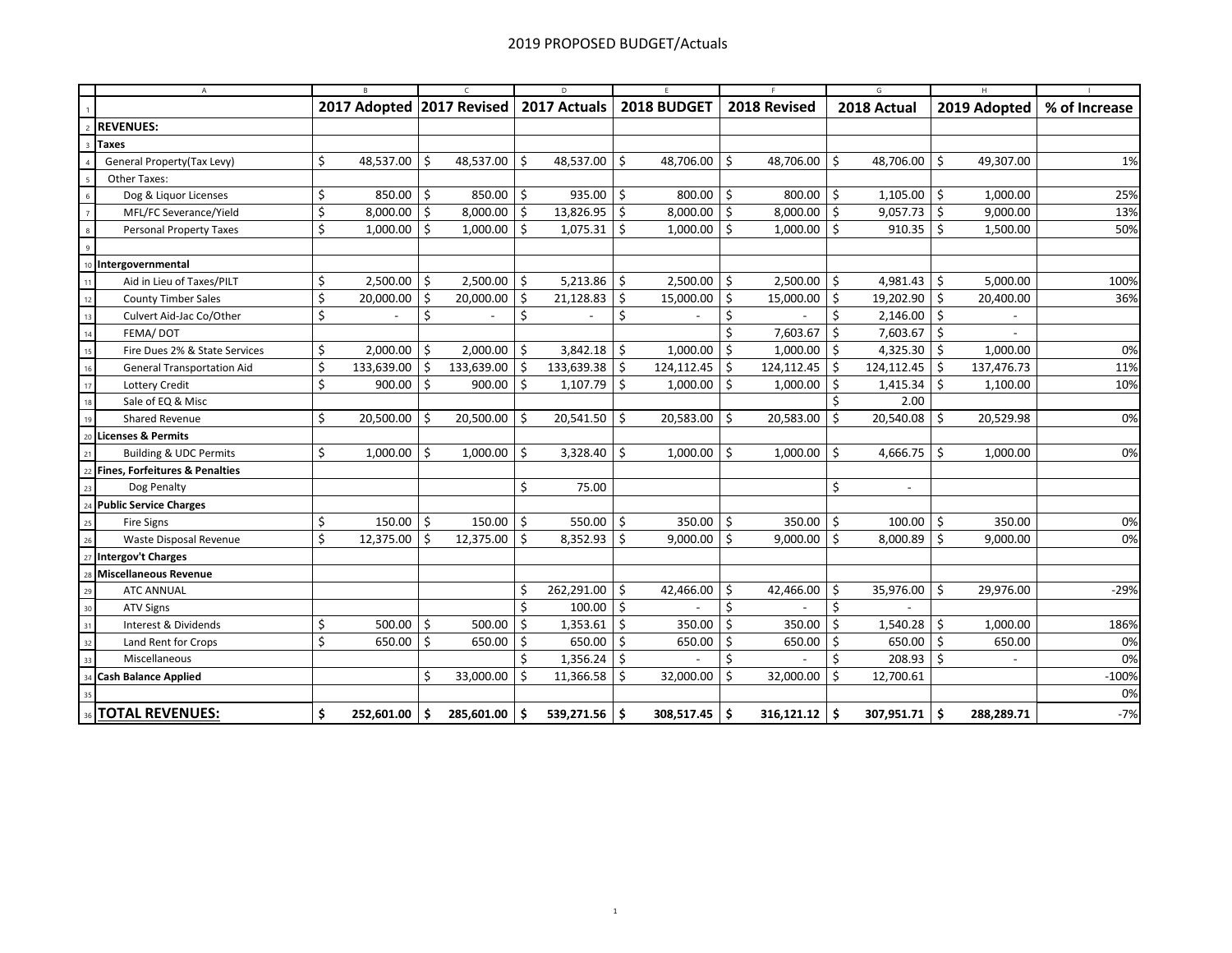|                 | $\mathsf{A}$                        |             |                     | $\epsilon$              |     | D                    |                     |               |                     |              | G.  |             | H               |               |  |
|-----------------|-------------------------------------|-------------|---------------------|-------------------------|-----|----------------------|---------------------|---------------|---------------------|--------------|-----|-------------|-----------------|---------------|--|
| 37              |                                     | 2017 Budget |                     | 2017 Revised            |     | 2017 Actuals         |                     | 2018 BUDGET   |                     | 2018 Revised |     | 2018 Actual | 2019 Adopted    | % of Increase |  |
| 38              | <b>EXPENDITURES:</b>                |             |                     |                         |     |                      |                     |               |                     |              |     |             |                 |               |  |
| 39              | <b>General Government</b>           |             |                     |                         |     |                      |                     |               |                     |              |     |             |                 |               |  |
| 40              | Assessor/Treasurer                  |             |                     |                         |     |                      |                     |               |                     |              |     |             |                 |               |  |
| 41              | Assessor Contract                   | \$          | $6,000.00$ \$       | 6,000.00                | \$  | 6,050.04             | \$                  | 6,100.00      | \$                  | 6,100.00     | \$  | 7,072.57    | Ŝ.<br>6,150.00  | 1%            |  |
| 42              | Treasurer-Salary/Meetings           | \$          | 5,168.00 $\vert$ \$ | 5,168.00                | \$  | 5,140.25 $\vert$ \$  |                     | 5,200.00      | \$                  | 5,200.00     | \$  | 4,799.96    | Ś<br>6,000.00   | 15%           |  |
| 43              | Treasurer-Mileage                   | \$          | $150.00$   \$       | 150.00                  | -\$ | 21.40                | \$                  |               | \$                  |              | \$  | 21.80       | \$<br>150.00    | 0%            |  |
| 44              | Treasurer-FICA                      |             |                     |                         |     |                      |                     |               |                     |              | Ŝ.  | 367.20      |                 |               |  |
| 45              | Office Supplies/Postage, etc        | \$          | $2,000.00$ \$       | 2,000.00                | \$  | $1,474.85$ \$        |                     | 2,000.00      | \$                  | 2,000.00     | \$  | 2,382.91    | \$<br>2,000.00  | 0%            |  |
| 46              | <b>Board</b>                        |             |                     |                         |     |                      |                     |               |                     |              |     |             |                 |               |  |
| $\overline{47}$ | Chairman-Salary/Meetings            | \$          | $5,168.00$ \$       | 5,168.00                | -\$ | 4,924.96             | \$                  | 5,200.00      | \$                  | 3,700.00     | \$  | 2,783.31    | \$<br>6,000.00  | 15%           |  |
| 48              | Mileage for Chairman                | \$          | 550.00 \$           | 550.00                  | \$  | 67.41                | \$                  |               | \$                  |              | Ś.  | 438.18      | \$<br>500.00    | 0%            |  |
| 49              | Supervisor#1 -Salary/Meetings       | \$          | $2,476.00$ \$       | 2,476.00                | \$  | 2,350.00             | \$                  | 2,500.00      | \$                  | 2,500.00     | \$  | 2,400.00    | \$<br>3,000.00  | 20%           |  |
| 50              | Mileage for Supervisors             | \$          |                     | \$                      | Ś   |                      | \$                  |               | \$                  |              |     |             | Ś<br>400.00     | 0%            |  |
| 51              | Supervisor#2- Salary/Meetings       | \$          | 2,476.00            | \$<br>2,476.00          | \$  | 2,375.00             | \$                  | 2,500.00      | \$                  | 2,500.00     | \$  | 2,375.00    | \$<br>3,000.00  | 20%           |  |
| 52              | FICA for Board                      | \$          |                     | Ś                       | Ś   | 738.24               | \$                  |               | \$                  |              | \$  | 576.22      | \$              | 0%            |  |
| 53              | Dues, Adv, Supplies, Misc           | \$          | $600.00$ \$         | 600.00                  | \$  | 1,409.18             | \$                  | 1,200.00      | \$                  | 1,200.00     | \$  | 949.69      | \$<br>1,200.00  | 0%            |  |
| 54              | <b>Clerk</b>                        |             |                     |                         |     |                      |                     |               |                     |              |     |             |                 |               |  |
| 55              | Accountant                          |             |                     | Ś<br>5,000.00           | \$  | 3,251.00             | \$                  | 2,500.00      | -\$                 | 2,500.00     | \$  | 1,480.00    | Ś<br>1,000.00   | $-60%$        |  |
| 56              | Clerk Office Supplies/Postage, etc  | \$          | 4,000.00            | 5 ا<br>4,000.00         | \$  | 1,859.85             | \$                  | 2,650.00      | Ŝ.                  | 2,650.00     | \$  | 1,988.55    | \$<br>2,650.00  | 0%            |  |
| 57              | Clerk-Salary/Meetings               | \$          | 7,536.00            | \$<br>7,536.00          | \$  | 8,355.77             | $\ddot{\mathsf{S}}$ | $8,000.00$ \$ |                     | 8,000.00     | \$  | 7,400.04    | \$<br>10,800.00 | 35%           |  |
| 58              | <b>Clerk Training</b>               | Ś           |                     | \$<br>$\overline{a}$    | Ś   | 936.89               | \$                  | 500.00        | Ŝ.                  | 500.00       | \$  | 176.18      | Ś.<br>1,000.00  | 100%          |  |
| 59              | Clerk-FICA                          |             |                     |                         |     |                      |                     |               |                     |              | Ś   | 566.10      |                 |               |  |
| 60              | Clerk-Mileage                       | \$          | 150.00              | \$<br>150.00            | \$  | 814.28               | \$                  | 350.00        | \$                  | 350.00       | \$  | 338.01      | \$<br>350.00    | 0%            |  |
| 61              | <b>Total Clerk</b>                  | \$          | 11,686.00           | $\vert$ \$<br>16,686.00 | \$  | 15,217.79            | Ŝ.                  | 14,000.00     | Ŝ.                  | 14,000.00    | Ŝ.  | 11,948.88   | Ś<br>15,800.00  |               |  |
| 62              | <b>Election</b>                     |             |                     |                         |     |                      |                     |               |                     |              |     |             |                 |               |  |
| 63              | Election - Workers                  | \$          | $1,500.00$ \$       | 1,500.00                | \$  | 1,266.73             | \$                  | 3,500.00      | \$                  | 4,500.00     | \$  | 4,506.00    | \$<br>1,400.00  | $-60%$        |  |
| 64              | Election - Adv, Training & Supplies | \$          | $1,250.00$ \$       | 1,250.00                | \$  | 1,839.35             | \$                  | 2,500.00      | \$                  | 4,000.00     | \$  | 4,094.89    | \$<br>2,000.00  | $-20%$        |  |
| 65              | Legal                               |             |                     |                         |     |                      |                     |               |                     |              |     |             |                 |               |  |
| 66              | Attorney                            | \$          | $3,000.00$ \$       | 6,000.00                | -\$ | 4,148.00             | \$                  | 5,500.00      | \$                  | 4,500.00     | \$  | 3,699.50    | Ś<br>5,500.00   | 0%            |  |
| 67              | Insurance                           | \$          | $6,000.00$ \$       | 6,000.00                | S.  | 1,048.00             | \$                  | 1,100.00      | \$                  | 1,100.00     | \$  | 1,756.00    | \$<br>2,000.00  | 82%           |  |
| 68              | <b>Forest Crop Law Expenses</b>     | \$          | $1,000.00$ \$       | 1,000.00                | S.  | 7,936.65             | Ŝ.                  | 2,500.00      | \$                  | 2,500.00     | Ŝ.  | 5,709.75    | \$<br>2,500.00  | 0%            |  |
| 69              | <b>IRS Penalty</b>                  |             |                     |                         | Ś.  | 1,600.00             | $\ddot{\mathsf{S}}$ |               | \$                  |              |     |             |                 |               |  |
| 70              | <b>UDC</b> Inspections              | \$          | $1,000.00$ \$       | 1,000.00                | \$  | 2,975.48             | Ŝ.                  | 1,000.00      | \$                  | 1,000.00     | \$  | 3,121.24    | \$<br>1,000.00  | 0%            |  |
| 71              | <b>Town Hall</b>                    |             |                     |                         |     |                      |                     |               |                     |              |     |             |                 |               |  |
| 72              | Utilities/Maint/Repairs             | \$          | $2,500.00$ \$       | 2,500.00                | \$  | 1,973.10             | \$                  | 1,000.00      | \$                  | 1,000.00     | \$  | 1,395.26    | \$<br>1,500.00  | 50%           |  |
| 73              | <b>TOTAL GENERAL GOVERNMENT</b>     | \$          | 52,524.00 \$        | 60,524.00               | \$  | 62,556.43            | \$                  | 55,800.00     | \$.                 | 55,800.00    | \$. | 60,398.36   | \$<br>60,100.00 | 8%            |  |
| 74              | <b>Health &amp; Human Services</b>  |             |                     |                         |     |                      |                     |               |                     |              |     |             |                 |               |  |
| 75              | Dog Licenses                        | \$          | $850.00$ \$         | 850.00                  | \$  | 1,000.00             | \$                  | 800.00        | \$                  | 800.00       | \$  | 1,040.00    | \$<br>1,000.00  | 25%           |  |
| 76              | TOTAL HEALTH & HUMAN SERVICES       | \$          | 850.00 \$           | 850.00                  | -\$ | $1,000.00$ \$        |                     | 800.00 \$     |                     | 800.00       | \$  | 1,040.00    | \$<br>1,000.00  |               |  |
| 77              | <b>Public Safety</b>                |             |                     |                         |     |                      |                     |               |                     |              |     |             |                 |               |  |
| 78              | Fire Protection                     | \$          | $11,000.00$ \$      | 11,000.00               | Ŝ.  | 10,327.10            | \$                  | 10,000.00     | \$                  | 10,000.00    | \$  | 9,854.70    | \$<br>10,000.00 | 0%            |  |
| 79              | <b>EMS/First Responders</b>         | \$          | $1,000.00$ \$       | 1,000.00                | -\$ | 1,000.00             | \$                  | 1,000.00      | $\ddot{\mathsf{S}}$ | 1,000.00     | \$  | 1,000.00    | \$<br>1,000.00  | 0%            |  |
| 80              | Fire Signs                          | Ś           | 450.00 \$           | 450.00                  | \$  | 416.86 $\frac{1}{2}$ |                     | 350.00        | Ŝ.                  | 350.00       | Ś.  | 142.10      | \$<br>350.00    | 0%            |  |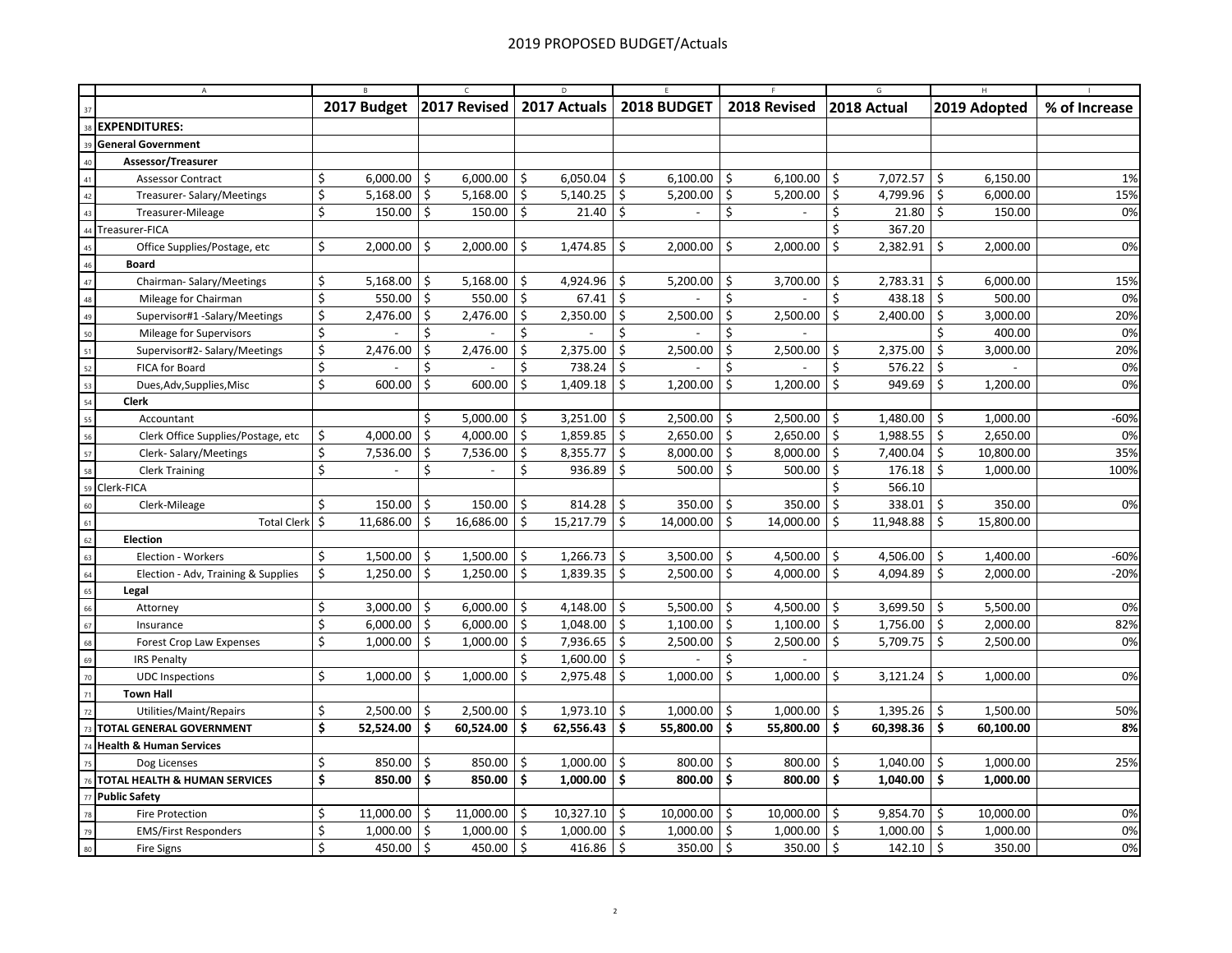## 2019 PROPOSED BUDGET/Actuals

| ublic Safety (LUCA)<br>Other Pu |           |           | 1,937.80  |           |           | 352.82    |           | 0% |
|---------------------------------|-----------|-----------|-----------|-----------|-----------|-----------|-----------|----|
| L PUBLIC SAFETY<br>≀ ITOTAL     | 12,450.00 | 12,450.00 | 13,681.76 | 11.350.00 | 11,350.00 | 11,349.62 | 11,350.00 | 0% |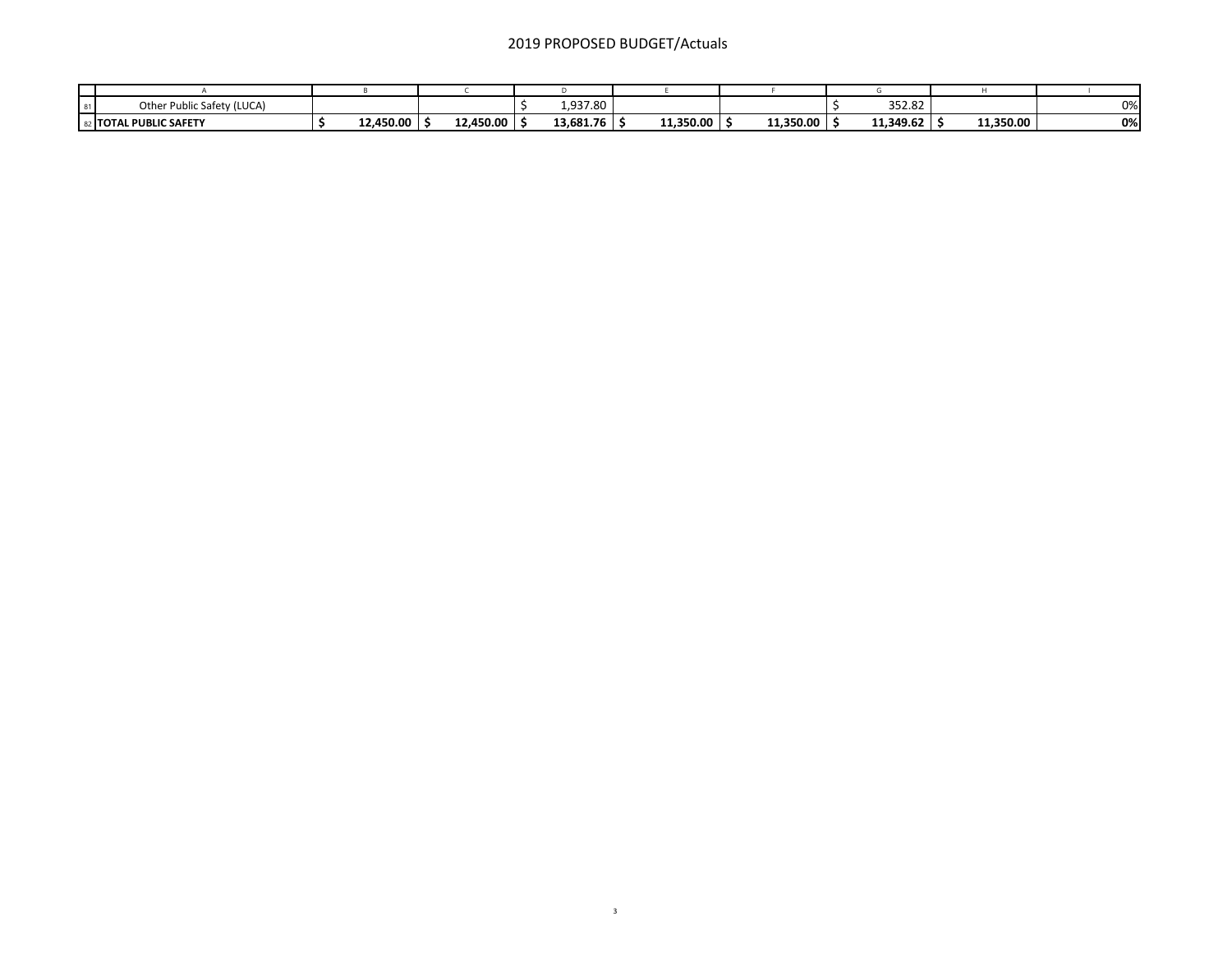|                           | $\mathsf{A}$                                    |    |                          |            |              | D   |                |     |               |     |              |     |                |                   |               |  |
|---------------------------|-------------------------------------------------|----|--------------------------|------------|--------------|-----|----------------|-----|---------------|-----|--------------|-----|----------------|-------------------|---------------|--|
| 83                        |                                                 |    | 2017 Budget              |            | 2017 Revised |     | 2017 Actuals   |     | 2018 Budget   |     | 2018 Revised |     | 2018 Actual    | 2019 Adopted      | % of Increase |  |
| <b>Public Works</b><br>84 |                                                 |    |                          |            |              |     |                |     |               |     |              |     |                |                   |               |  |
| 85                        | Dump                                            |    |                          |            |              |     |                |     |               |     |              |     |                |                   |               |  |
| 86                        | Attendant-Salary                                | \$ | $3,600.00$ \$            |            | 3,600.00     | \$  | 3,064.75       | \$  | 3,500.00      | \$  | 3,500.00     | \$  | 3,216.27       | \$<br>3,500.00    | 0%            |  |
| 87                        | Attendant-Mileage/Other                         |    |                          |            |              |     |                | Ś.  |               | \$  |              | Ś.  | 3,250.74       | Ś                 | 0%            |  |
| 88                        | FICA-Dump Attendant                             | \$ | 275.00                   | $\vert$ \$ | 275.00       | \$  | 234.45         |     |               |     |              | \$  | $238.93$ \$    |                   | 0%            |  |
| 89                        | <b>Waste Disposal Charges</b>                   | \$ | 8,500.00 \$              |            | 8,500.00     | -\$ | 5,536.00       | \$  | 7,000.00      | \$  | 7,000.00     | \$  | 5,622.00       | \$<br>7,000.00    | 0%            |  |
| 90                        | <b>Highway Patrolman</b>                        |    |                          |            |              |     |                |     |               |     |              |     |                |                   |               |  |
| 91                        | Hwy Patrolman- Salary                           | \$ | 17,000.00 \$             |            | 17,000.00    | \$  | $12,725.25$ \$ |     | 18,500.00     | \$  | 18,500.00    | \$  | 16,096.75      | \$<br>18,500.00   | 0%            |  |
| 92                        | Hwy Patrolman-Mileage/Other                     |    |                          |            |              |     |                |     |               |     |              | Ś.  | 40.88          | \$                | 0%            |  |
| 93                        | FICA-Patrolman                                  | \$ | $1,300.00$ \$            |            | 1,300.00     | \$  | 1,660.41       |     |               |     |              | \$  | 1,510.08       | \$                | 20%           |  |
| 94                        | Unemployment-DWD                                | \$ | $1,500.00$ \$            |            | 1,500.00     | S.  | $432.11$ \$    |     | 1,000.00      | \$  | 1,000.00     | \$  | 447.30         | \$<br>1,000.00    | 0%            |  |
| 95                        | <b>Highway Equipment</b>                        |    |                          |            |              |     |                |     |               |     |              |     |                |                   |               |  |
| 96                        | <b>Equipment Purchases</b>                      | \$ | 23,000.00 \$             |            | 23,000.00    | \$  |                | \$  |               | \$  |              | \$  | 952.40         | \$                | 0%            |  |
| 97                        | Small Eq & Tool Purchases                       | \$ | $500.00$   \$            |            | 500.00       |     |                | Ś.  | 500.00        | \$  | 500.00       |     |                | Ś<br>500.00       | 0%            |  |
| 98                        | Fuel-Diesel & Gas                               | \$ | $8,500.00$ \$            |            | 8,500.00     | Ŝ.  | 5,608.70       | \$  | 5,000.00      | Ŝ.  | 5,000.00     | Ŝ.  | 7,439.95       | \$<br>8,500.00    | 70%           |  |
| 99                        | Eq Parts/ Repairs/Supplies                      | \$ | 5,000.00 $\vert$ \$      |            | 5,000.00     | \$  | 13,748.80      | \$  | 7,500.00      | Ŝ.  | 7,500.00     | \$  | 17,600.16      | \$<br>10,000.00   | 33%           |  |
| 10 <sub>0</sub>           | <b>Equipment Rent</b>                           | \$ | $500.00$ \$              |            | 500.00       | 5   | 45.00          | \$  | 450.00        | S.  | 450.00       | \$  |                | \$<br>500.00      | 11%           |  |
| 101                       | <b>Highway Expenses</b>                         |    |                          |            |              |     |                |     |               |     |              |     |                |                   |               |  |
| 10 <sub>i</sub>           | Cell Phones/HOTSPOT                             | \$ | $180.00$ \$              |            | 180.00       | \$  | 799.84         | \$  | 720.00        | \$  | 720.00       | \$  | 611.18         | \$<br>850.00      | 18%           |  |
| 10 <sub>3</sub>           | Chip Seal                                       | \$ | 98,822.00 \$             |            | 98,822.00    | -\$ | 67,990.64      | \$  | 52,000.00     | \$  | 52,000.00    | S.  | 32,412.80      |                   | $-100%$       |  |
| 10 <sub>4</sub>           | Crack Seal                                      |    |                          |            |              |     |                |     |               |     |              |     |                |                   | 0%            |  |
| 10!                       | Culverts                                        | \$ | 5,000.00                 | $\vert$ \$ | 5,000.00     | \$  | 17,266.01      | \$  | 5,000.00      | \$  | 12,603.67    | \$  | 6,208.00       |                   | $-100%$       |  |
| 106                       | Gravel                                          | \$ | $2,000.00$ \$            |            | 2,000.00     | -\$ | 1,500.68       |     |               |     |              |     |                |                   | 0%            |  |
| 107                       | Hot & Cold Mix/Wedging                          | \$ |                          | \$         | 25,000.00    | \$  | 39,890.12 \$   |     | 119,500.00 \$ |     | 119,500.00   | \$  | 121,890.70     | \$<br>149,639.71  | 25%           |  |
| 100                       | Insurance                                       |    |                          |            |              | Ś   | 5,589.00       | \$  | $6,500.00$ \$ |     | 6,500.00     | \$  | 4,014.00       | \$<br>4,500.00    | $-31%$        |  |
| 109                       | <b>Misc Expenses</b>                            |    |                          |            |              | Ś   | 228.00         |     |               |     |              | Ś.  | 1,240.00       | \$<br>600.00      | 0%            |  |
|                           | Patch Mix                                       |    |                          |            |              | Ś   |                | \$  | 3,000.00      | -\$ | 3,000.00     | \$  | 1,533.60       | \$                | $-100%$       |  |
| 11                        | Road Signs                                      |    |                          |            |              | Ś   | 1,782.42       | \$  | $297.45$ \$   |     | 297.45       | \$  | 146.49         | \$<br>150.00      | $-50%$        |  |
|                           | Salt/Sand                                       | \$ | $7,000.00$ \$            |            | 7,000.00     | Ś   | $15,981.55$ \$ |     | $7,000.00$ \$ |     | 7,000.00     | Ŝ.  | 7,243.50       | Ś<br>7,000.00     | 0%            |  |
|                           | <b>Town Shop</b>                                |    |                          |            |              |     |                |     |               |     |              |     |                |                   | 0%            |  |
|                           | Utilities/Maint/Repairs                         | \$ | 4,000.00 \$              |            | 4,000.00     | \$  | 2,180.69       | \$  | 3,000.00      | \$  | 3,000.00     | \$  | 3,348.00       | \$<br>3,500.00    | 17%           |  |
|                           | total highway                                   | \$ | 174,302.00 \$            |            | 199,302.00   | S.  | 187,429.22     | \$  | 229,967.45 \$ |     | 237,571.12   | \$  | 222,735.79     | \$<br>205,239.71  | $-11%$        |  |
|                           | <b>TOTAL PUBLIC WORKS</b>                       | \$ | 186,677.00 \$            |            | 211,677.00   | -\$ | 196,264.42     | Ŝ.  | 240,467.45    | -\$ | 248,071.12   | -\$ | 235,063.73     | \$<br>215,739.71  | $-10%$        |  |
|                           | Recreation & Education - 4H                     | \$ | $100.00$ \$              |            | 100.00       | 5   | 100.00         | \$  | $100.00$ \$   |     | 100.00       | \$  | $100.00$ \$    | 100.00            | 0%            |  |
|                           | <u>TOTAL EXPENDITURES:</u>                      | Ś  | 252,601.00               | ۱s         | 285,601.00   | Ś.  | 273,602.61     | Ŝ.  | 308,517.45    | Ŝ.  | 316,121.12   | Ŝ.  | 307,951.71     | Ś<br>288,289.71   | $-7%$         |  |
|                           | <b>ATC Money to CD at Coop CU</b>               |    |                          |            |              | \$  | 249,801.00     |     |               |     |              |     |                |                   |               |  |
|                           | <u>EXCESS OF REVENUES OVER (UNDER) EXPENIES</u> |    | $\overline{\phantom{a}}$ | \$         | $\sim$       | \$  | 15,867.95      |     | \$            | \$  |              | \$  | $\overline{a}$ | \$                |               |  |
|                           |                                                 |    |                          |            |              |     |                |     |               |     |              |     |                |                   |               |  |
|                           | ATC FUND CD                                     |    |                          |            |              | \$  | 249,801.00     | -\$ | 249,801.00    | \$  | 251,672.07   | \$  | 251,672.07     | 251,672.07<br>\$. |               |  |
|                           | <b>Building Reserve:</b>                        | \$ | 20,000.00                | l \$       | 20,000.00    | S.  | 20,000.00      | \$  | 20,000.00     | \$  | 20,000.00    | S.  | 20,000.00      | \$<br>20,000.00   |               |  |
|                           | Equipment Reserve:   \$                         |    | $5,000.00$ \$            |            | 5,000.00     | -\$ | $5,000.00$ \$  |     | $5,000.00$ \$ |     | 5,000.00     | Ŝ.  | $5,000.00$ \$  | 5,000.00          |               |  |
| 130                       | Undesignated in CDS Reserve:   \$               |    | 11,386.47 \$             |            | 11,386.47    | Ś.  | 12,428.81      | \$  | 12,500.00 \$  |     | 13,026.20    | S.  | 13,026.20      | Ŝ.<br>13,026.20   |               |  |
| 131                       | T OTAL IN CDS: \$                               |    | 36,386.47 \$             |            | 36,386.47    | \$  | 287,229.81     | Ŝ.  | 287,301.00    | -\$ | 289,698.27   | -\$ | 289,698.27     | Ś<br>289,698.27   |               |  |